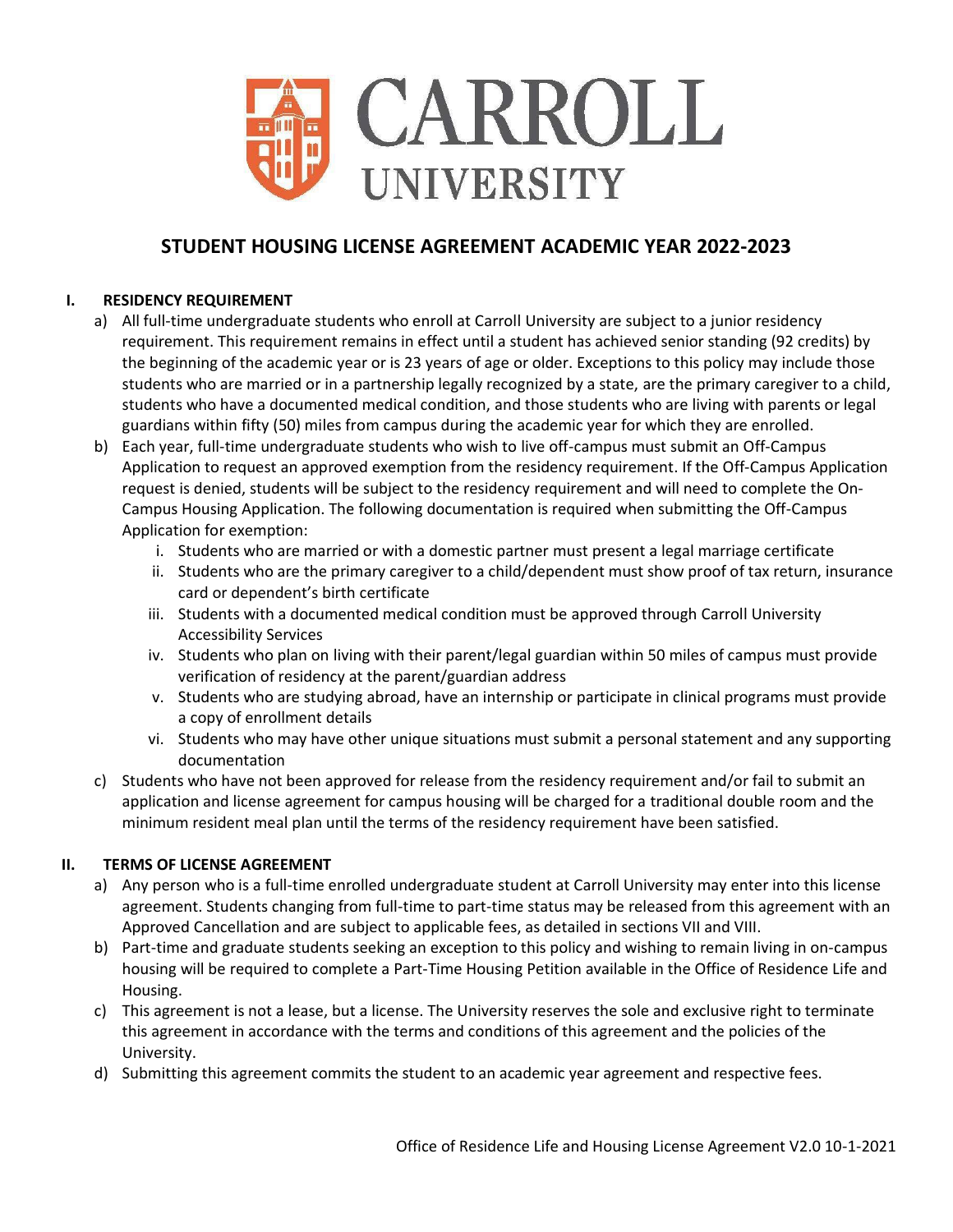### **III. BREAK HOUSING**

a) Residential students are granted on-campus housing during Fall and Easter break. This license does not include housing during Thanksgiving break, Winter break, J term, Spring break and May (Summer Session 1) term. Students requesting to stay during these times must provide a written request for Break Housing to the Office of Residence Life and Housing and may be subject to additional fees.

### **IV. OCCUPANCY AND PREMISES**

- a) The University agrees to provide housing under the terms stated in this agreement and described in the Carroll University Catalog and the Student Handbook which are, by reference, made a part of this agreement.
- b) The University, its officers, employees and agents shall have the right to enter upon said assigned premises at reasonable times for the purpose of inspection and repair, preservation of health, safety and quietude, and protection of property and persons.
- c) The University reserves the right to cancel this agreement, re-enter the premise and remove a student for any violation of the terms of this agreement, University policies or in the interest of health, discipline, or the general welfare of campus housing, student or other students.
- d) The University may require additional information from the student including an addendum to this agreement prior to granting assignment to Carroll University campus housing.
- e) The University is not responsible for damage or theft of student's personal property, including money. The University encourages students to carry appropriate property and/or renters' insurance.

### **V. ROOM ASSIGNMENTS**

- a) Housing assignments will be done by the Office of Residence Life and Housing with preference given to fulltime students and, when possible, in accordance with preferences that the student requests.
- b) No specific assignment to a living unit or residential hall based upon a student's request is guaranteed and is based on availability. Failure to honor such requests will not void this agreement.
- c) Priority assignments are based on receipt of housing deposit and application complete date.
- d) Incoming students are assigned to living units based on the housing preferences as submitted on the application form for stated academic term. Housing applications received by May 1 will be given priority placement and the opportunity to participate in the housing self-selection process in late May.
- e) Returning students can choose a housing assignment for the upcoming academic term during the returner selfselection process. Specific instructions regarding this process will be distributed to all residents in the preceding spring term. Applications for returning students must be received by March 1 to receive priority placement. After March 1 priority placement is given to incoming students.
- f) The University reserves the right to assign or remove roommates, change room capacity or change room assignments (by requiring a student to move to a different but comparable space) for vacancy consolidation, health, safety, repair or maintenance, economic or disciplinary reasons involving the student or for incompatibility of residents.

## **VI. PAYMENTS**

- a) A \$250 non-refundable housing deposit is required when submitting this agreement. The \$250 deposit will be applied as a credit to the student's first semester bill. Only when this deposit is paid is the application considered complete and eligible for room assignment.
- b) A \$100 room change fee will be assessed if a student changes their room assignment without prior authorization from the Office of Residence Life and Housing after the academic year begins.
- c) Students may be charged for lock changes, lost keys, and repeated lock-out requests.
- d) Charges for damages done in the corridors, stairs, restrooms, bedrooms and other areas not specifically assigned to any one individual student can be levied equally against all students on the floor, complex or bedroom/suite unless the responsibility can be assessed against particular individuals.
- e) Early arrivals or late departures must be requested in writing and are subject to approval by the Office of Residence Life and Housing and applicable fees may be charged.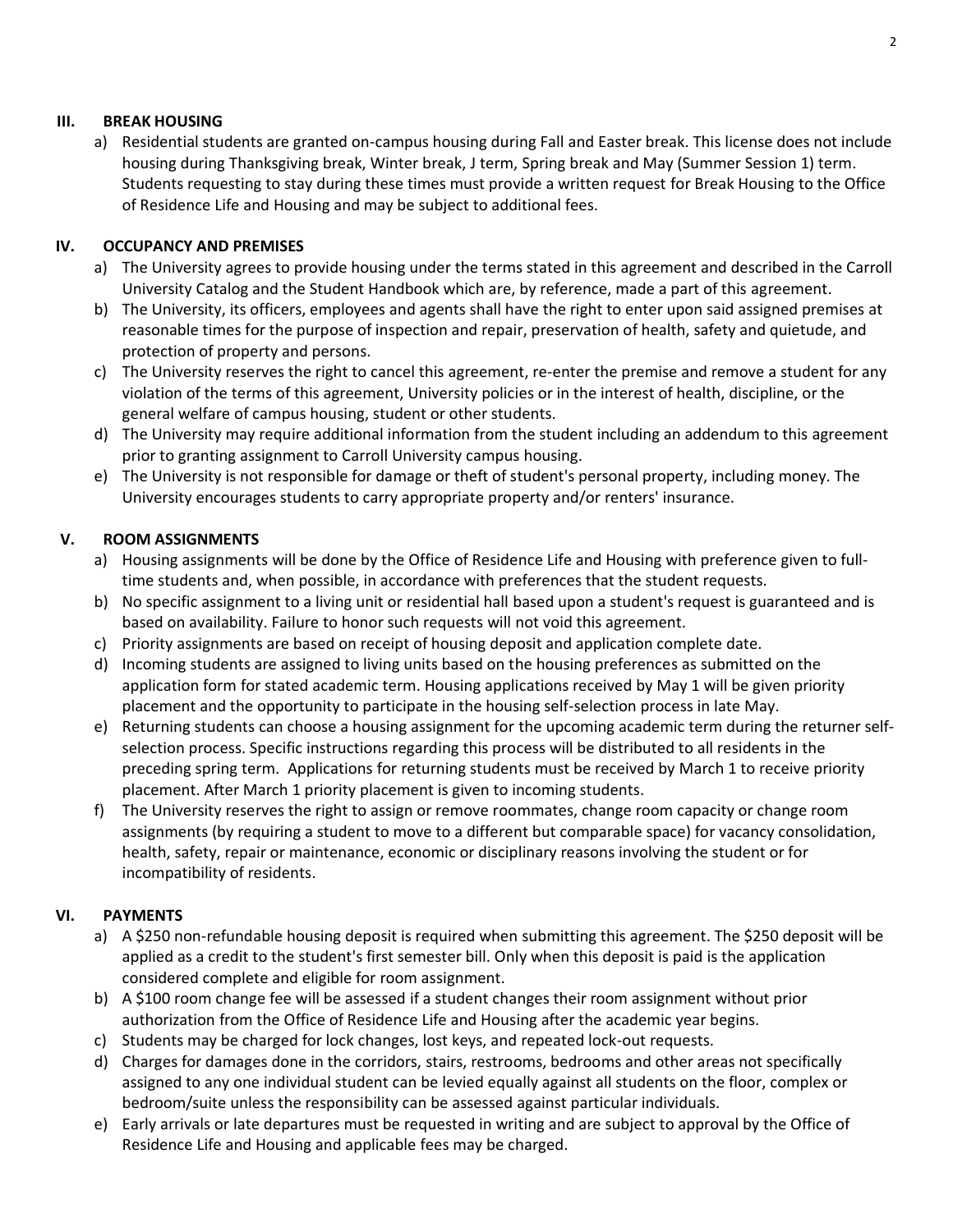- f) If a student is in default on any payments set forth herein, the student is liable for legal costs, charges and attorney's fees which accrue in obtaining payment.
- g) Students agree to pay all applicable resident housing and dining fees as posted per the academic term. Refer to the Carroll University Catalog for information regarding fees, payments and refund policies and deadlines.

# **VII. CANCELLATIONS**

- a) This application is for a full academic year and baring withdrawal, students are expected to complete the full duration of the application, including all fees as defined per the license agreement.
- b) Students may request to cancel their On-Campus Housing Application by submitting the Cancellation Request Form or a written request to cancel. All cancellations are subject to approval by the Office of Residence Life and Housing.
- c) **Prior to Check-In**: Cancellation requests must be received by the Office of Residence Life and Housing at least 24 hours before the student's arrival date. Students are responsible for the cancellation fees as described in section VIII, a.
	- i. Once the cancellation for on-campus housing is processed, students subject to the residency requirement must submit an Off-Campus Application for exemption as detailed in section I.
- d) **Post Check-In**: Students may request to cancel an On-Campus Housing Application after check-in to their residential assignment. The Office of Residence Life and Housing recognizes approved and unapproved reasons for cancelling an application.
	- i. **Approved Cancellations**: Students with approved cancellations will be held accountable for the percentage of housing fees per the refund schedule, plus applicable cancellation fees, per section VIII. The following are considered approved reasons for cancellation.
		- 1. **Withdrawals**: Students who withdrawal from the University will automatically receive an approved cancellation if not self-initiated, with the cancellation date based on the official withdrawal date. Students must vacate their assigned residential space within 48 hours of the official withdrawal date once classes begin and will be charged a prorated fee based on vacate date according to the refund post check-in to housing.
		- 2. **Part-Time Petitions**: Students that move to a part-time credit standing with the University should notify the Office of Residence Life and Housing of the intended vacate date, should the student choose not to petition to remain on campus. Students must vacate the assigned residential space within 48 hours of reducing their credit load to part-time once classes begin and will be charged a prorated fee based on vacate date according to the refund schedule.
	- ii. **Unapproved Cancellations**: Students who wish to remain enrolled and live off-campus without an approved exemption will be held accountable for the room fees and meal plan costs for the duration of this license agreement.
		- 1. **Administrative Cancellations**: In the event students are required to permanently vacate housing as a result of a conduct sanction, the student will be held accountable for the room fees and meal plan costs for the duration of this license agreement.
		- 2. **Housing Appeals**: Students may request exception to any fee listed in this agreement be waived by submitting a Housing Appeal as detailed in section IX.
		- 3. **Approved Exemption**: Students approved to cancel through the appeal process who are still subject to the residency requirement must submit an Off-Campus Application for exemption as detailed in section I.

## **VIII. CANCELLATION FEES AND REFUNDS**

a) The \$250 non-refundable application deposit is forfeited if cancelled, at any date. A cancellation fee will be assessed based upon the following schedule: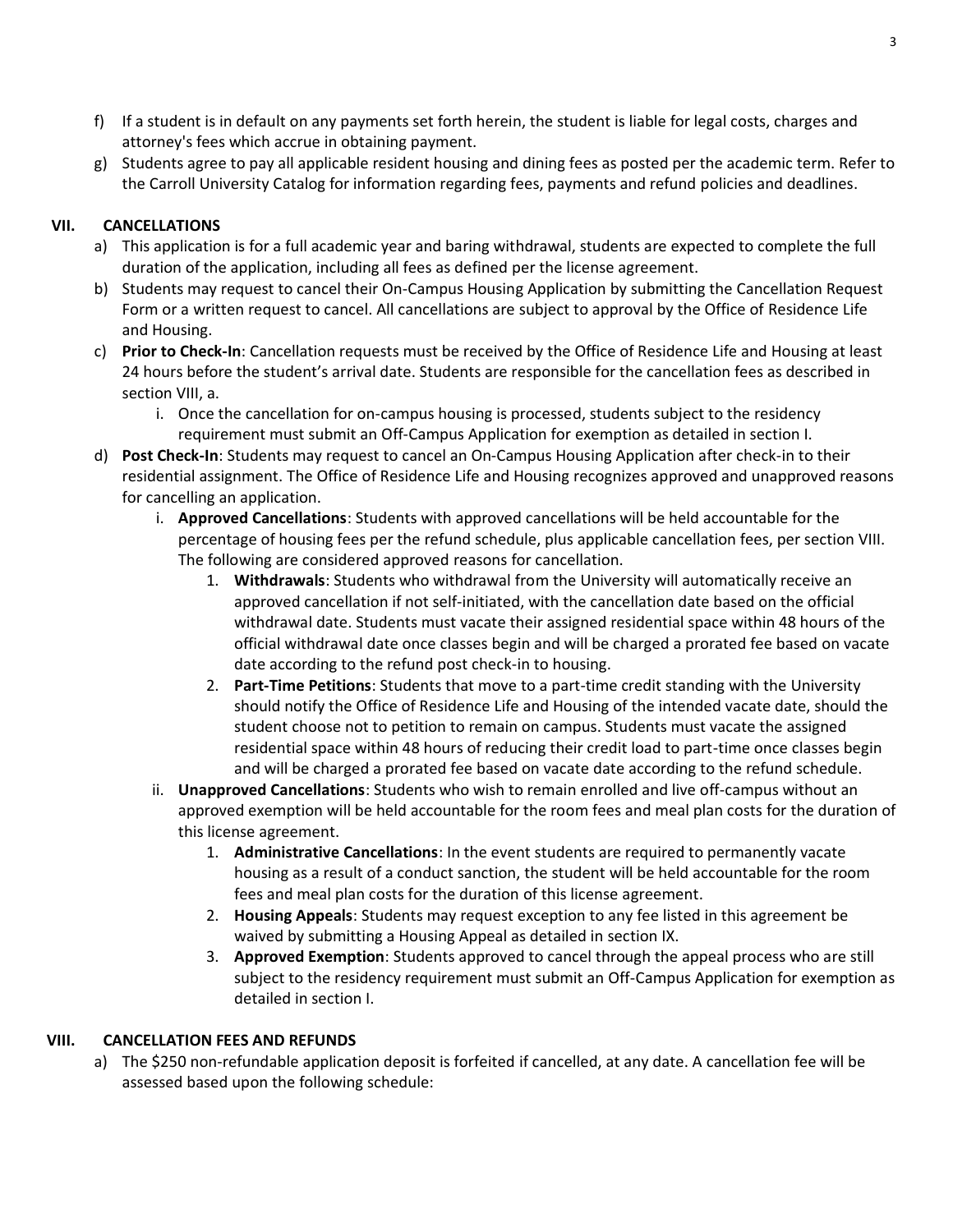| <b>Academic Year Deposit Postdate</b> |                                                          |  |  |
|---------------------------------------|----------------------------------------------------------|--|--|
| On or before June 1                   | Loss of \$250 housing deposit                            |  |  |
| June $2 -$ June 30                    | Loss of \$250 housing deposit and \$150 cancellation fee |  |  |
| July 1 - Check-In Date                | Loss of \$250 housing deposit and \$250 cancellation fee |  |  |
| Post Check-In Date                    | Loss of \$250 housing deposit and \$350 cancellation fee |  |  |
|                                       |                                                          |  |  |
| <b>Spring Only Deposit Postdate</b>   |                                                          |  |  |
| On or before January 1                | Loss of \$250 housing deposit                            |  |  |
| January 2 - Check-In Date             | Loss of \$250 housing deposit and \$150 cancellation fee |  |  |
| Post Check-In Date                    | Loss of \$250 housing deposit and \$350 cancellation fee |  |  |

b) Approved cancellations as listed in section VII will be subject to the refund schedule as published in the Carroll University Academic Catalog with prorated fees based on the vacate date from the residence hall. Below is the standard refund schedule with dates as published in the upcoming academic year catalog.

| <b>Fall Withdraw on or before:</b>           | Percentage | <b>Spring Withdraw on or before:</b>      | Percentage |
|----------------------------------------------|------------|-------------------------------------------|------------|
| On or before the official start date of fall | 100%       | On or before the official start date of   | 100%       |
| semester                                     |            | spring semester                           |            |
| 14 days from the start of the semester       | 80%        | 14 days from the start of the semester    | 80%        |
| 15-21 days from the start of the semester    | 60%        | 15-21 days from the start of the semester | 60%        |
| 22-28 days from the start of the semester    | 40%        | 22-28 days from the start of the semester | 40%        |
| 29-35 days from the start of the semester    | 20%        | 29-35 days from the start of the semester | 20%        |
| After 35 days                                | 0%         | After 35 days                             | 0%         |

## **IX. HOUSING APPEALS**

- a) Students must submit a Housing Appeal Form to request exception to any fee listed in this agreement.
- b) This appeal is reviewed by a committee of Carroll University staff represented by various departments.
- c) If a cancellation is considered approved due to a granted appeal, students are responsible for the fees according to the refund schedule.
- d) If an appeal of cancellation fees for an unapproved cancellation is denied, students may continue to live in housing or vacate, though they will be charged the full fees for the duration of the agreement.

## **X. ROOM UPKEEP**

- a) Students agree to be financially responsible for keeping the room, its furnishings, windows and doors clean and free from damage.
- b) Students agree not to modify or allow any modifications of the room or other parts of the building.
- c) When two or more resident students occupy the same room and responsibility for damage to the room or contents cannot be ascertained, the damage charge will be assessed equally among the residents of the room.
- d) Students agree not to duplicate any assigned key(s), if the keys are lost to pay the charge for the replacement of the key(s) and lock core.
- e) Students agree to use all public areas in a careful manner and to help in assuring their cleanliness.
- f) Students will be financially responsible for damage or lack of cleanliness caused by said students to the public areas.
- g) Applicable charges will be posted within 30 days of check-out date. Charges may be appealed within 30 days of posting date.